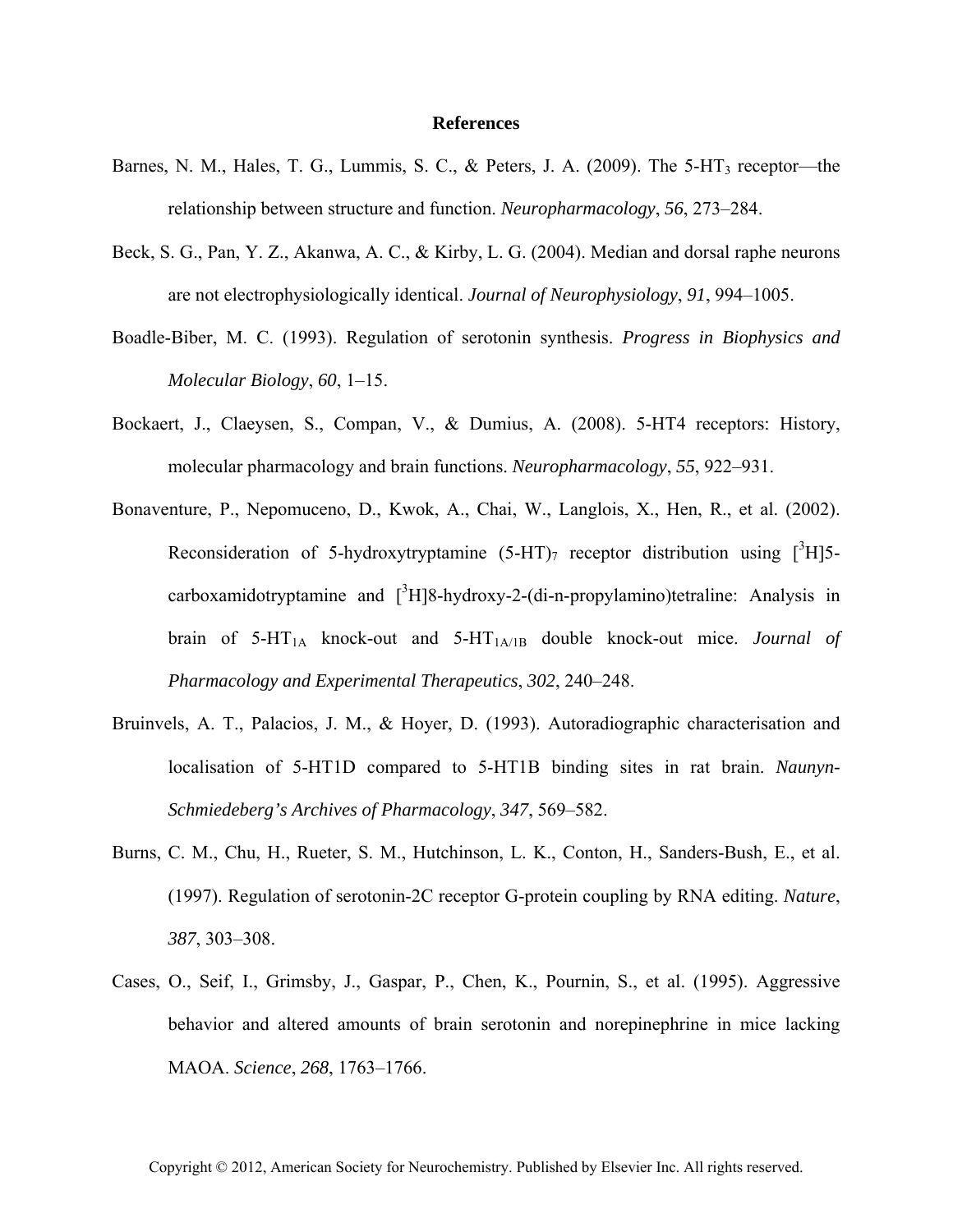- Cortes, R., Mengod, G., Celada, P., & Artigas, F. (1993). p-Chlorophenylalanine increases tryptophan-5-hydroxylase mRNA levels in the rat dorsal raphe: A time course study using in situ hybridization. *Journal of Neurochemistry*, *60*, 761–764.
- Cox, D. A., & Cohen, M. L. (1996).  $5-\text{HT}_{2B}$  receptor signaling in the rat stomach fundus: Dependence on calcium influx, calcium release and protein kinase C. *Behavioural*. *Brain Research*, *73*, 289–292.
- Daws, L. C. (2009). Unfaithful neurotransmitter transporters: Focus on serotonin uptake and implications for antidepressant efficacy. *Pharmacology & Therapeutics*, *121*, 89–99.
- Daws, L. C., Gould, G. G., Teicher, S. D., Gerhardt, G. A., & Frazer, A. (2000). 5-HT1B receptor–mediated regulation of serotonin clearance in rat hippocampus in vivo. *Journal of Neurochemistry*, *75*, 2113–2122.
- Dubocovich, M. L., Rivera-Bermudez, M. A., Gerdin, M. J., & Masana, M. I. (2003). Molecular pharmacology, regulation and function of mammalian melatonin receptors. *Frontiers of Biology*, *8*, d1093–1108.
- Eaton, M. J., Gudehithlu, K. P., Quach, T., Sivia, C. P., Hadjiconstantinou, M., & Neff, N. H. (1993). Distribution of aromatic L-amino acid decarboxylase mRNA in mouse brain by in situ hybridization histology. *Journal of Comparative Neurology*, *337*, 640–654.
- Fitzgerald, L. W., Iyer, G., Conklin, D. S., Krause, C. M., Marshall, A., Patterson, J. P., et al. (1999). Messenger RNA editing of the human serotonin  $5-\text{HT}_{2C}$  receptor. *Neuropsychopharmacology*, *21*, 82S–90S.
- Frassetto, A., Zhang, J., Lao, J. Z., White, A., Metzger, J. M., Fong, T. M., et al. (2008). Reduced sensitivity to diet-induced obesity in mice carrying a mutant 5-HT6 receptor. *Brain Research*, *1236*, 140–144.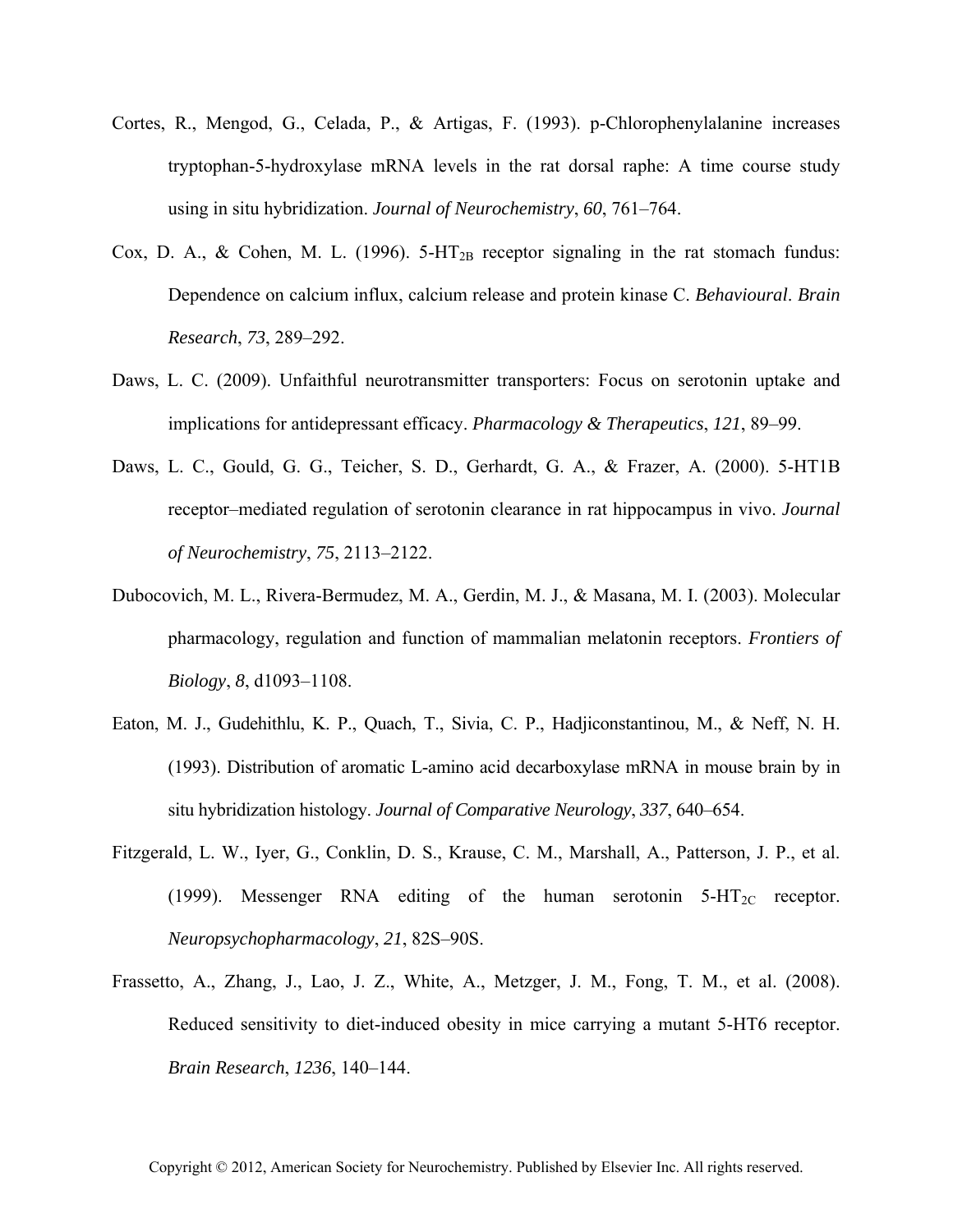- Hannon, J., & Hoyer, D. (2008). Molecular biology of 5-HT receptors. *Behavioural Brain Research*, *195*, 198–213.
- Hartig, P. R., Hoyer, D., Humphrey, P. P. A., & Martin, G. (1996). Alignment of receptor nomenclature with the human genome: Classification of  $5-HT_{1B}$  and  $5-HT_{1D}$  receptor subtypes. *Trends in Pharmacological Sciences*, *17*, 103–105.
- Hensler, J. G. (2006). Serotonergic modulation of the limbic system. *Neuroscience and Biobehavioral Reviews*, *30*, 203–214.
- Hoyer, D., Clarke, D. E., Fozard, J. R., Hartig, P. R., Martin, G. R., Mylecharane, E. J., et al. (1994). VII. International Union of Pharmacology classification of receptors for 5 hydroxytryptamine (serotonin). *Pharmacological. Reviews*, *46*, 157–203.
- Jacobs, B. L., & Fornal, C. A. (1993). 5-HT and motor control: A hypothesis. *Trends in Neurosciences*, *16*, 346–352.
- Meyer-Bernstein, E. L., & Morin, L. P. (1996). Differential serotonergic innervation of the suprachiasmatic nucleus and the intergeniculate leaflet and its role in circadian rhythm modulation. *Journal of Neuroscience*, *16*, 2097–2111.
- Miller, K. J. (2005). Serotonin 5-HT2c receptor agonists: Potential for the treatment of obesity. *Molecular Interventions*, *5*, 282–291.
- Molliver, M. E. (1987). Serotonergic neuronal systems: What their anatomic organization tells us about function. *Journal of Clinical Psychopharmacology*, *7*(Suppl. 6), 3S–23S.
- Murphy, D. L., & Lesch, K. P. (2008). Targeting the murine serotonin transporter: Insights into human neurobiology. *Nature Reviews Neuroscience*, *9*, 85–96.
- Parker, R. M. C., Bentley, K. R., & Barnes, N. M. (1996). Allosteric modulation of 5-HT<sub>3</sub> receptors: Focus on alcohols and anaesthetic agents. *Trends in Pharmacological*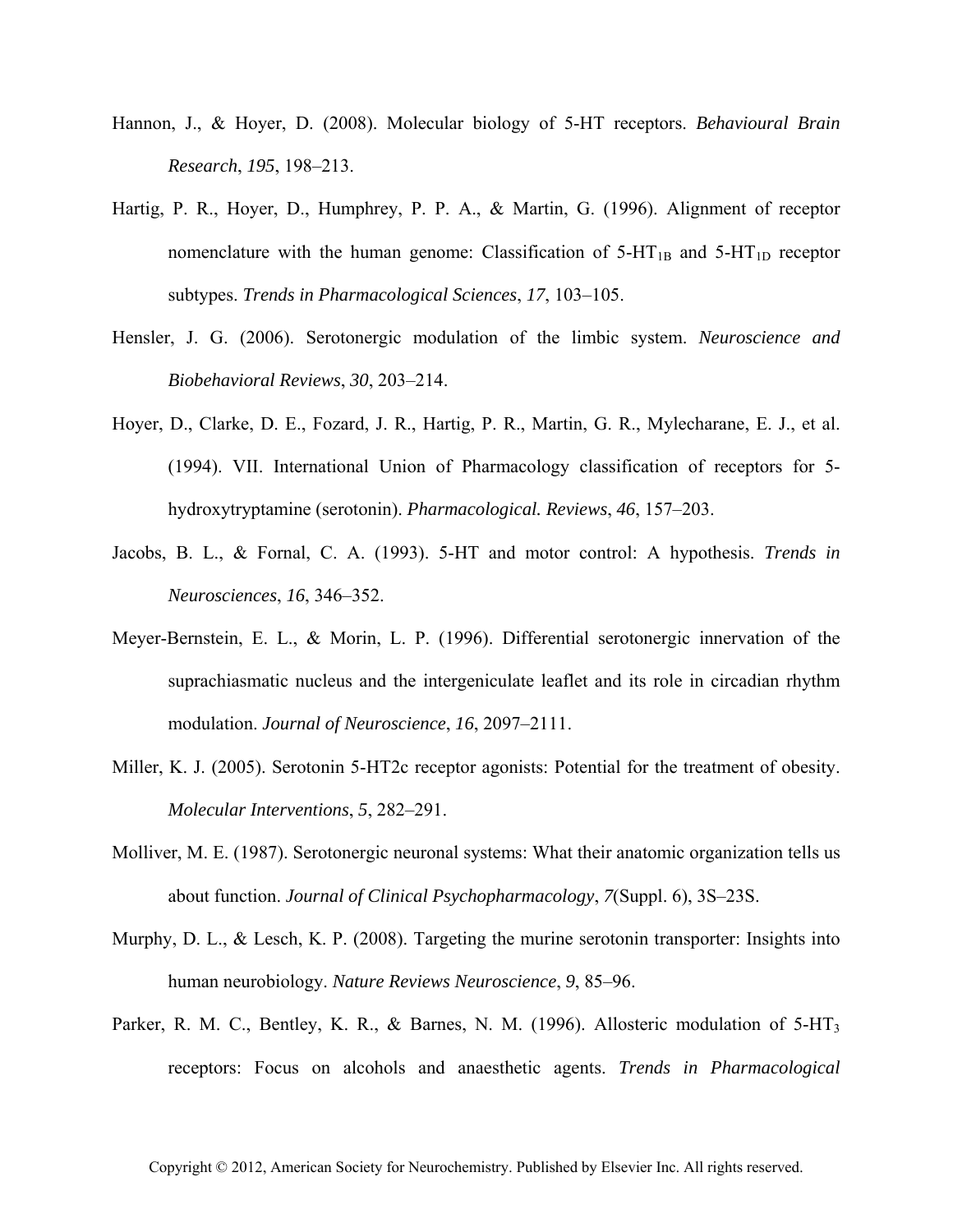*Sciences*, *17*, 95–99.

- Peroutka, S., & Snyder, S. H. (1979). Multiple serotonin receptors. Differential binding of  $[^{3}H]$ -5-hydroxytryptamine, <sup>[3</sup>H] lysergic acid diethylamide and <sup>[3</sup>H]-spiroperidol. *Molecular Pharmacology*, *16*, 687–699.
- Rapport, M. M., Green, A. A., & Page, I. H. (1948). Serum vasoconstrictor (serotonin). IV. Isolation and characterization. *Journal of Biological Chemistry*, *176*, 1243–1251.
- Reiter, R. J., Tan, D. X., & Fuentes-Broto, L. (2010). Melatonin: A multitasking molecule. *Progress in Brain Research*, *181*, 127–151.
- Riad, M., Garcia, S., Watkins, K. C., Jodoin, N., Coucet, E., Langlois, X., et al. (2000). Somatodendritic localization of 5-HT1A and preterminal axonal localization of 5-HT1B serotonin receptors in adult rat brain. *The Journal of Comparative Neurology*, *417*, 181– 194.
- Shih, J. C. (1991). Molecular basis of human MAO A and B. *Neuropsychopharmacology*, *4*, 1–3.
- Simansky, K. J. (1996). Serotonergic control of the organization of feeding and satiety. *Behavioural Brain Research*, *73*, 37–42.
- Tamir, H., Liu, K. P., Adlersberg, M., Hsiung, S. C., & Gershon, M. D. (1996). Acidification of serotonin-containing secretory vesicles induced by a plasma membrane calcium receptor. *Journal of Biological Chemistry*, *271*, 6441–6450.
- Tao-Cheng, J. H., & Zhou, F. C. (1999). Differential Polarization of serotonin transporters in axons versus soma-dendrites: An immunogold electron microscopy study. *Neuroscience*, *94*, 821–830.
- Tork, I. (1990). Anatomy of the serotoninergic system. *Annals of the New York Academy of Sciences*, *600*, 9–34.